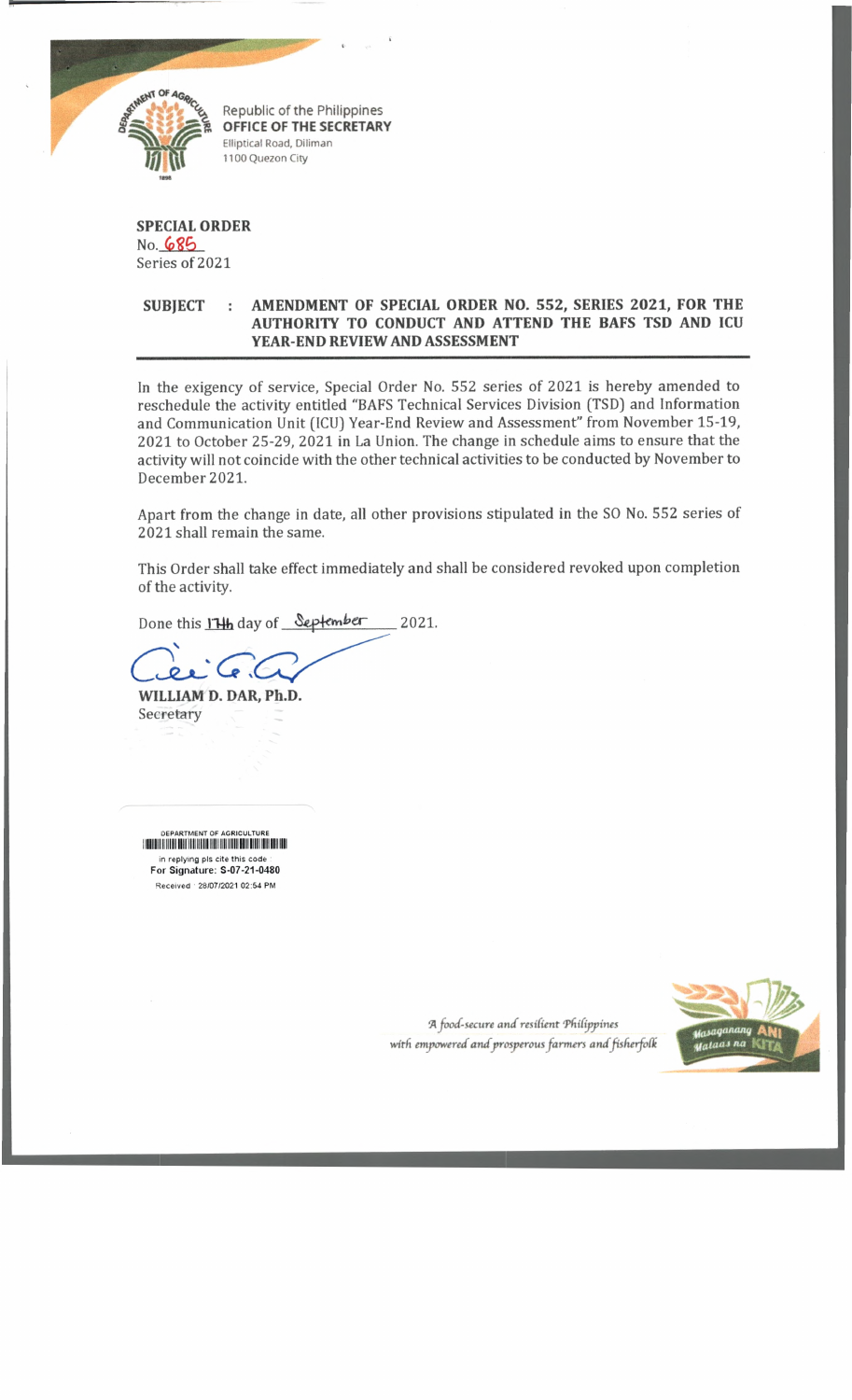

Republic of the Philippines **OFFICE OF THE SECRETARY** Elliptical Road, Diliman 1100 Quezon City

## **SPECIAL ORDER** *No.* 552 Series of 2021

## **SUBJECT : AUTHORITY TO CONDUCT AND ATTEND THE BUREAU OF AGRICULTURE AND FISHERIES STANDARDS- TECHNICAL SERVICES DIVISION (BAFS-TSD) AND THE INFORMATION AND COMMUNICATION UNIT PLANNING, AND YEAR—END REVIEW AND ASSESSMENT ON NOVEMBER 15-19,2021 IN REGION I**

In the exigency of service, **BUREAU OF AGRICULTURE AND FISHERIES STANDARDS-TECHNICAL SERVICES DIVISION (BAFS-TSD) and INFORMATION AND COMMUNICATION UNIT PLANNING (ICUP)** are hereby authorized to conduct and attend the Planning and Year-end Review and Assessment on November 15-19, 2021 in Region I.

This activity aims to review the 2021 achievements, goals and competencies of the BAFS-TSD and ICUP. Further, it also aims to set goals and provide concrete plans for the CY 2022**.**

| No.            | <b>Name</b>            | Designation                              |
|----------------|------------------------|------------------------------------------|
| $\mathbf{1}$   | Mary Grace R. Mandigma | <b>Chief Science Research Specialist</b> |
| $\overline{2}$ | Alpha M. Lanuza        | Senior Science Research Specialist       |
| 3              | Rodolfo N. Panganiban  | Senior Science Research Specialist       |
| 4              | Jan Vincent DR. Tecson | Science Research Specialist II           |
| 5              | Katrina Maminta        | Science Research Specialist II           |
| 6              | Georlene Orbista       | <b>Project Assistant IV</b>              |
| 7              | Alma V. Reyes          | <b>Administrative Assistant VI</b>       |
| 8              | <b>Brooklyn Flores</b> | Science Research Specialist I            |
| 9              | Chester G. Benavidez   | Science Research Specialist I            |
| 10             | Kristine P. Lasac      | Science Research Specialist I            |
| 11             | Aubrey Katreena Ramos  | Science Research Specialist I            |
| 12             | Rosemarie V. Calibo    | Information Officer I                    |

The activity shall be attended by the following BAFS Personnel:

A food-secure and resilient Philippines with empowered and prosperous farmers and fisherfolk